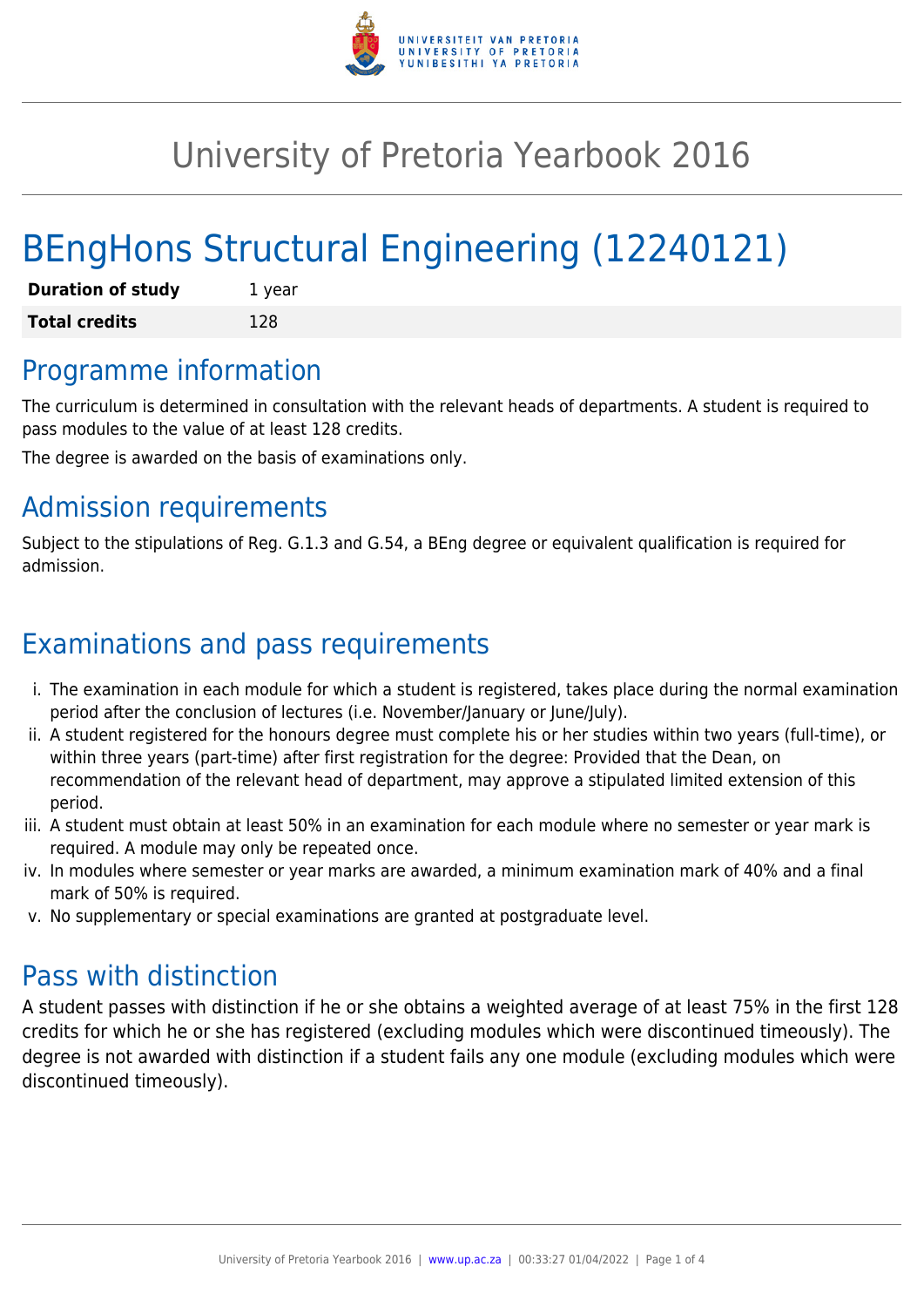

# Curriculum: Final year

**Minimum credits: 128**

# **Elective modules**

## **Structural mechanics 777 (SIN 777)**

| No prerequisites.<br><b>Prerequisites</b> |  |
|-------------------------------------------|--|
| <b>Contact time</b><br>40 Contact hours   |  |
| <b>Language of tuition</b><br>English     |  |
| <b>Academic organisation</b><br>Civil Eng |  |
| <b>Period of presentation</b><br>Year     |  |

### **Module content**

A research term paper will be prepared.

Continuum mechanics. Classical and numerical (finite difference and finite element) solutions for plane and plate structures. Plasticity and failure criteria. Elastic stability. Non-linear analysis.

## **Timber design 779 (SIN 779)**

| 24.00             |
|-------------------|
| No prerequisites. |
| 40 Contact hours  |
| English           |
| Civil Eng         |
| Year              |
|                   |

### **Module content**

A research term paper will be prepared.

Timber properties, grading, treatment, structural form, element design and bracing of structures. Analysis of Ibeams, composite beams, frames and connections. Research project.

### **Pre-stressed concrete design 791 (SIN 791)**

| <b>Module credits</b>         | 24.00             |
|-------------------------------|-------------------|
| <b>Prerequisites</b>          | No prerequisites. |
| <b>Contact time</b>           | 40 Contact hours  |
| Language of tuition           | English           |
| <b>Academic organisation</b>  | Civil Eng         |
| <b>Period of presentation</b> | Year              |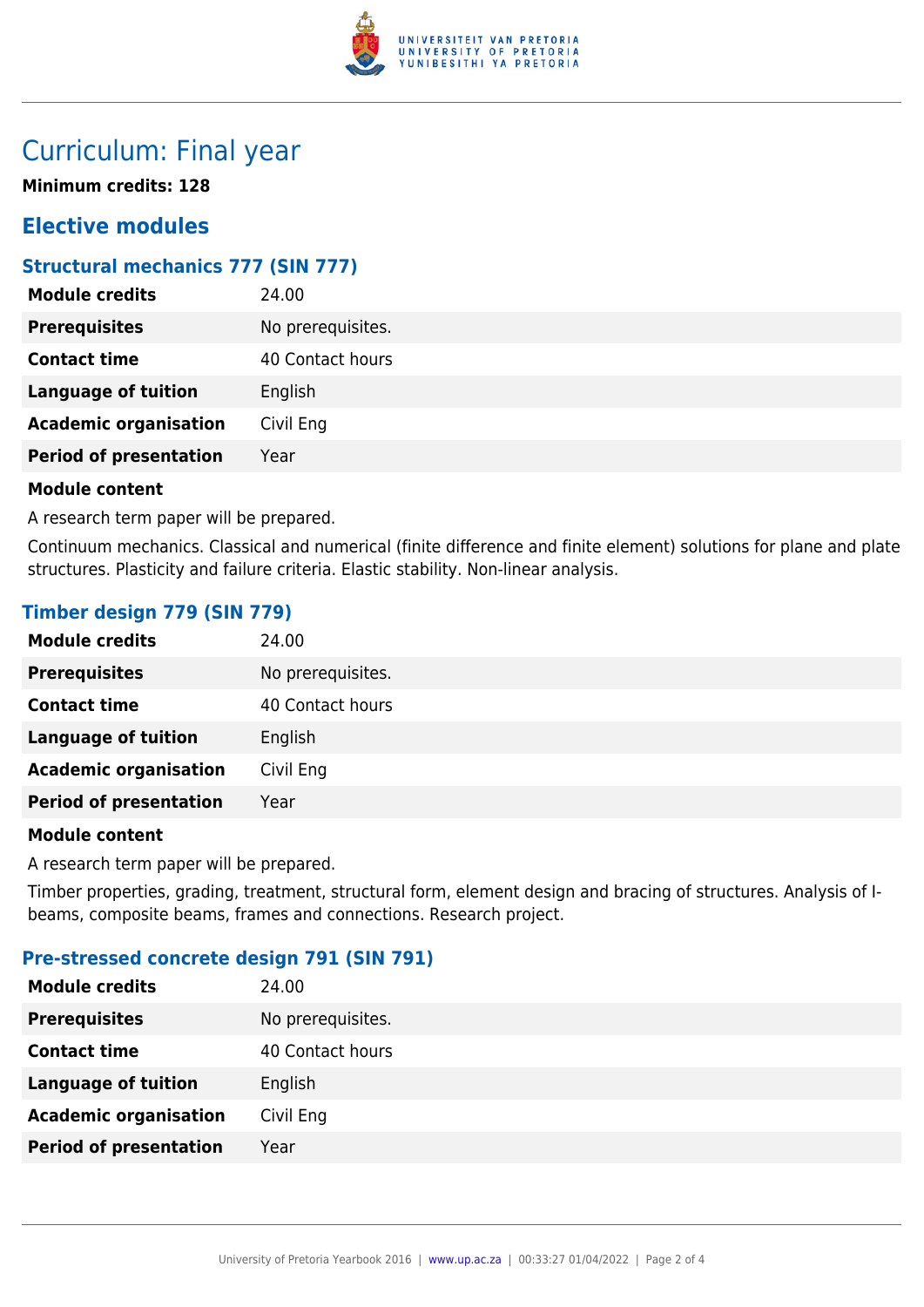

#### **Module content**

A research term paper will be prepared.

Material properties; prestressing systems; flexural design; losses; effects of continuity; shear; deflections; anchorage; cracking; prestressed concrete slabs and detailing.

### **Applied statistical methods and optimisation 798 (SHC 798)**

| <b>Module credits</b>         | 32.00             |
|-------------------------------|-------------------|
| <b>Prerequisites</b>          | No prerequisites. |
| <b>Contact time</b>           | 40 Contact hours  |
| <b>Language of tuition</b>    | English           |
| <b>Academic organisation</b>  | Civil Eng         |
| <b>Period of presentation</b> | Year              |

#### **Module content**

A research term paper will be prepared.

The course will apply some of the basics theories and methodologies in statistics and operations research to solve common civil engineering problems. The course seeks to demonstrate the use and application in the civil engineering field. Each of the applications seeks to determine how best to design and operate a system, usually under conditions requiring the allocation of scarce resources. Emphasis will be on the applications of these methods in common civil engineering practice. Some of the applications will include; optimum network design, maximum flow problem, project scheduling, queuing theory, probabilistic analysis, Markov chain applications, etc.

### **Finite element applications in Civil Engineering 780 (SIR 780)**

| <b>Module credits</b>         | 24.00             |
|-------------------------------|-------------------|
| <b>Prerequisites</b>          | No prerequisites. |
| <b>Language of tuition</b>    | English           |
| <b>Academic organisation</b>  | Civil Eng         |
| <b>Period of presentation</b> | Year              |

### **Module content**

A research term paper will be prepared.

This course covers general finite element theory; discretization aspects related to geometry, nodes and numbering, element type and shape; interpolation functions; formulation of element characteristic matrices and vectors for elasticity problems; assembly and solution of the finite element equations; modelling procedures and results processing. More advanced applications of finite elements such as non-linear static elasticity, buckling, dynamics and transient thermal problems will be covered. In terms of the application of the Finite Element method, the student will choose a specific field (e.g. structures, geotechnical, transportation or water/hydrology) to apply the theory that was covered in the course to solve typical Civil Engineering problems.

### **Numerical methods for Civil Engineers 780 (SIK 780)**